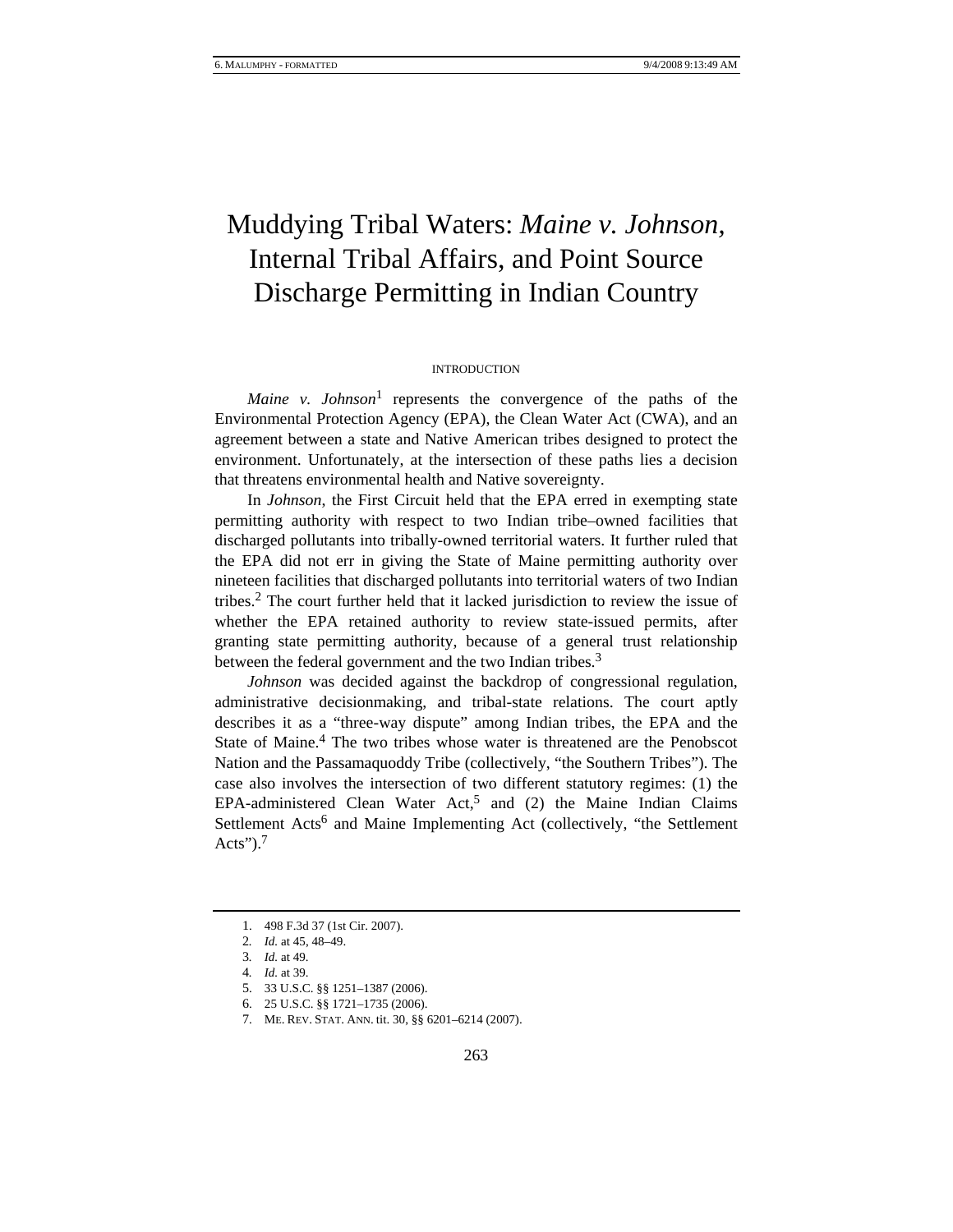## 264 *ECOLOGY LAW QUARTERLY* [Vol. 35:263

# **BACKGROUND**

In this case, Maine sought point source discharge permits in twenty-one locations, all of which affect navigable water on tribal lands. The EPA issued permits for nineteen discharge sites located on non-tribal land, but upstream from tribal lands. They refused permits for two discharge sites located on tribal land that exclusively affected tribal waters, finding their regulation was an "internal tribal matter."<sup>8</sup>

Maine and the Southern Tribes both appealed this EPA ruling, each arguing exclusive authority over all twenty-one sites. The Southern Tribes argued that the Settlement Acts reserve for them the authority to regulate pollution within tribal territory boundaries and in tribal waters, including the nineteen permitted discharge sites. Maine argued that the Southern Tribes do not have power over natural resources on their land, including the two discharge sites in question.<sup>9</sup>

### THE ENVIRONMENTAL PROTECTION AGENCY

Since 1970, the mission of the Environmental Protection Agency has been to "protect human health and the environment."<sup>10</sup> The agency conducts environmental assessment, research, and education. It has the primary responsibility for setting and enforcing national standards under a variety of environmental laws, in consultation with state, tribal, and local governments. The standards which the EPA enforces are set out by statutes such as the Clean Air Act, the National Environmental Policy Act, and the Clean Water Act.

### THE CLEAN WATER ACT

Congress adopted the Clean Water Act to "restore and maintain the chemical, physical, and biological integrity of the Nation's waters."11 The CWA's ambitious goal, as drafted in 1972, was to eliminate the discharge of pollutants into navigable waters by 1985.12 The Act provides that, unless in compliance with its strict standards, "the discharge of any pollutant [into navigable waters] by any person shall be unlawful."13 Under the CWA, a "discharge of a pollutant" includes "any addition of any pollutant to navigable waters from any point source" and "any addition of any pollutant to the waters of the contiguous zone or the ocean from any point source other than a vessel or other floating craft."14 "Point sources are discrete conveyances such as pipes

<sup>8.</sup> Maine v. Johnson, 498 F.3d 37, 40 (1st Cir. 2007).

<sup>9</sup>*. Id.* at 41.

<sup>10.</sup> Environmental Protection Agency, About EPA, http://www.epa.gov/epahome/aboutepa.htm.

<sup>11. 33</sup> U.S.C. § 1251(a) (2006).

<sup>12</sup>*. Id.* § 1251(a)(1).

<sup>13</sup>*. Id.* § 1311(a).

<sup>14</sup>*. Id.* § 1362(12).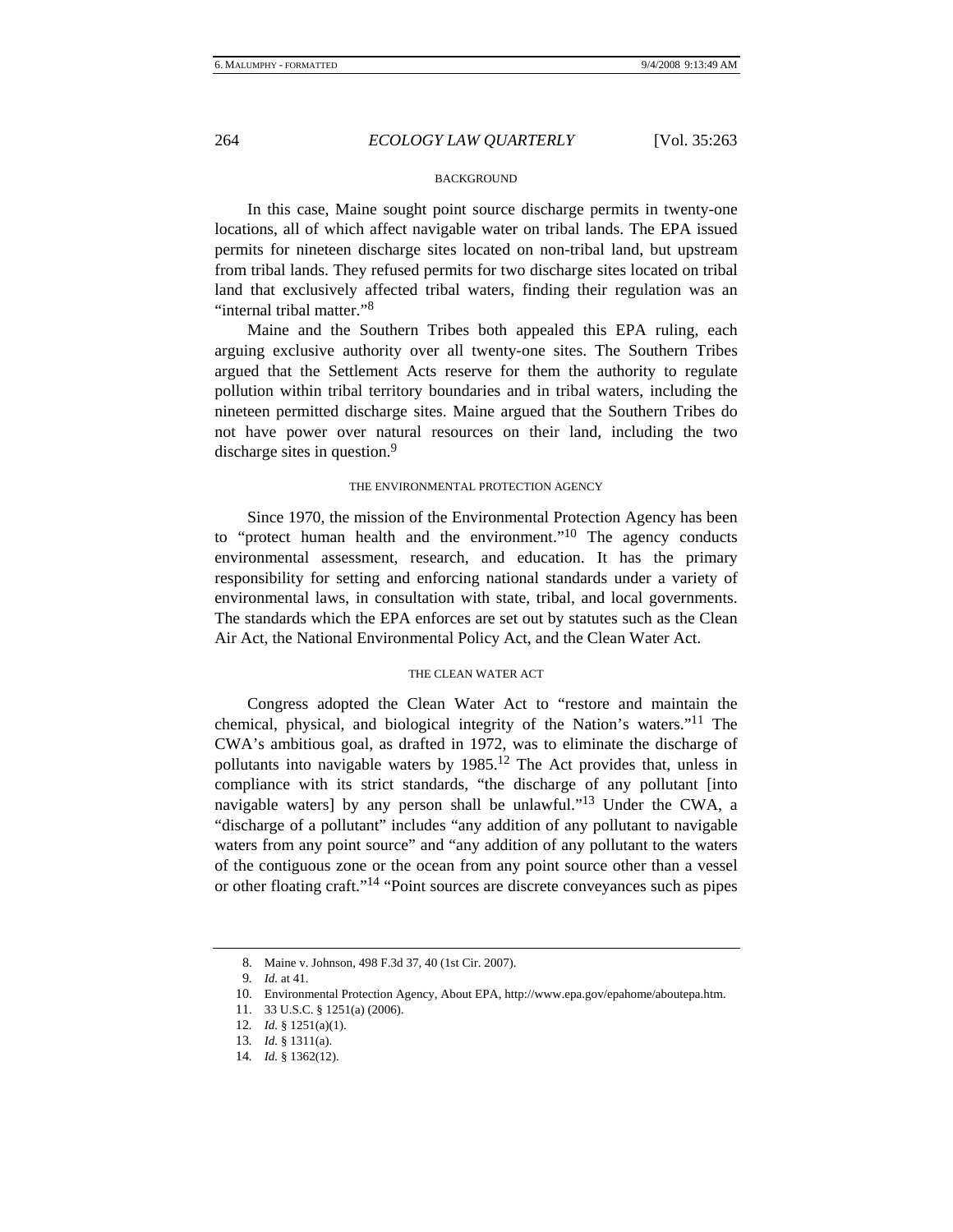2008] *IN BRIEF* 265

or man-made ditches."15 The CWA broadly defines "pollutant" to include, inter alia, substances such as solid waste, sewage, garbage, sewage sludge, munitions, chemical, and biological wastes.<sup>16</sup>

The mechanism for ensuring that point sources meet water quality standards and effluent limitations is the National Pollutant Discharge Elimination System (NPDES) permit.<sup>17</sup> The statutory requirement that all discharges must have a NPDES permit is absolute—discharges without permits are thus illegal.18 Under normal circumstance, the NPDES permit is administered by the EPA.19 The Act entitles states to administer their own permitting programs in place of direct decisions by the EPA, provided they meet certain conditions.20 A state desiring to do so must apply to the EPA, which will determine if the state has "adequate authority to carry out the described program."21 In some cases, a tribe can qualify to receive treatmentas-a-state status, which would allow it to set its own standards for water quality in order to implement and administer the NPDES permit.

#### THE SETTLEMENT ACTS

The purpose of the Settlement Acts was to afford "a fair and just settlement"<sup>22</sup> of the Maine Indian land claims.<sup>23</sup> According to these settlements, 150,000 acres of land is held in trust by the United States for each of the Passamaquoddy Tribe and the Penobscot Nation.<sup>24</sup> The tribes are federally recognized under the terms of the Settlement Act, with the responsibility to govern their own affairs; the tribal members occupying these lands are subject to the federal laws generally applicable to Indian lands.<sup>25</sup> These lands are also subject to the civil, criminal, and regulatory laws of Maine.<sup>26</sup>

The Settlement Acts were supposed to "revive[] the Maine tribes; strengthen[] them; recognize[] them; give[] them economic leverage; reinforce[] their inherent sovereignty; craft[] ambiguous measures to deal with

<sup>15.</sup> Environmental Protection Agency, Summary of the Clean Water Act, http://www.epa.gov/ lawsregs/laws/cwa.html*.*

<sup>16. 33</sup> U.S.C. § 1362(6).

<sup>17.</sup> Mary Christina Wood, *EPA's Protection of Tribal Harvests: Braiding the Agency's Mission*, 34 ECOLOGY L.Q. 175, 184 (2007).

<sup>18. 33</sup> U.S.C. § 1342 (2006); *see also* United States v. Tom-Kat Dev., Inc., 614 F. Supp. 613 (D. Alaska 1985).

<sup>19.</sup> The CWA empowers the EPA to issue permits to other entities for the discharge of pollutants into navigable waters. 33 U.S.C. § 1342(a).

<sup>20</sup>*. Id.* § 1342(b).

<sup>21</sup>*. Id*.

<sup>22. 25</sup> U.S.C. § 1721(a)(7) (2006).

<sup>23</sup>*. Id.* § 1721(b)(1), (3).

<sup>24</sup>*. Id.* § 1724(d).

<sup>25</sup>*. Id*. § 1725(h).

<sup>26</sup>*. Id.* § 1725. *See generally* Carole E. Goldberg, *Public Law 280: The Limits of State Jurisdiction Over Reservation Indians*, 22 UCLA L. REV. 535 (1975).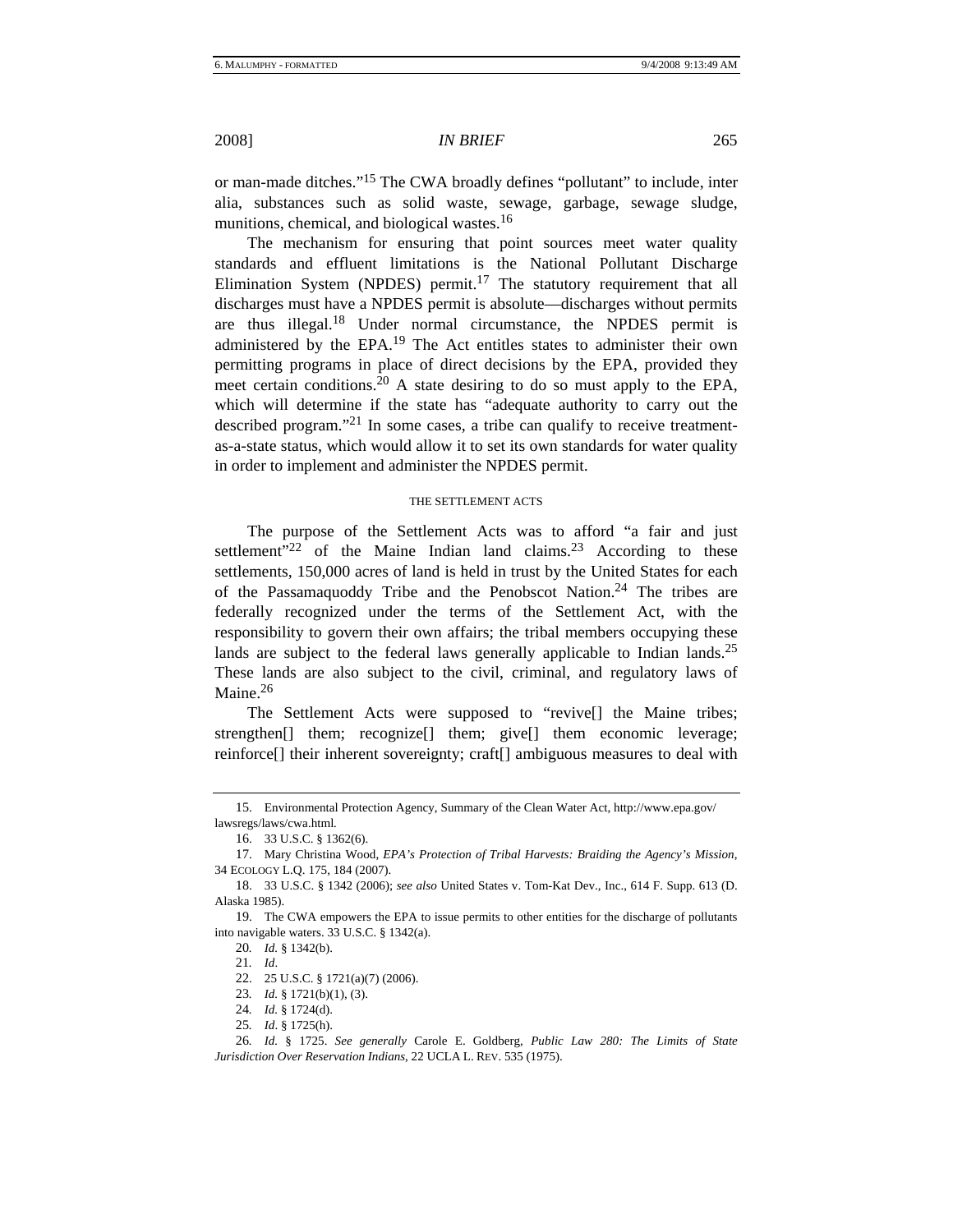266 *ECOLOGY LAW QUARTERLY* [Vol. 35:263

the forever ambiguous question of how to reconcile tribal and state authority."27 One legislator stated that the settlement bolstered tribal sovereignty "by recognizing [the tribes'] power to control their internal affairs and by withdrawing the power which Maine previously claimed to interfere in such matters."28

The Settlement Acts provide a nonexhaustive list of internal affairs that are to be under exclusive control of the Southern Tribes. It includes tribal membership, residence in tribal territory, elections, and use of settlement funds.29 As mentioned in an amicus brief filed on behalf of Georgia-Pacific Corporation and others, "internal tribal matter" is a "narrow sphere."30 In reality, the Settlement Acts concede to the state far more authority than is normal for Indian tribes. In relation to other states' agreements, the Settlement Acts diminish tribal sovereign immunity. Maine holds unequivocal authority over tribal lands and natural resources and, with limited exception, the power to enforce the general and criminal law of Maine, even with respect to activities carried out on tribal land. The Acts go on to include provisions that exempt Maine and the Southern Tribes from any present or future statutes affecting other Indian tribes. $31$ 

In 1980, at the passage of the Settlement Acts, Maine demanded that the state environmental laws apply to tribal lands for fear that the Maine tribes would not adequately protect and regulate their waterways, which, in turn, would harm citizens of the state.<sup>32</sup> In 1978, the Solicitor for the Department of the Interior wrote a letter to the Maine Attorney General asking him why the state could not let the tribes regulate their own property, considering the small amount of tribal land at stake.<sup>33</sup> The Attorney General responded that he was concerned that the tribes would exploit their exemption from state laws and ignore environmental regulations, asking:

What protections if any will exist for wild animals and fish which live across the acquired Indian lands? What protections will thou be for abutting landowners from such problems such as stream siltation, air pollution, or noise, which may result from the uncontrolled industrial and commercial activity on Indian lands?<sup>34</sup>

<sup>27.</sup> William H. Rogers, *Treatment as Tribe, Treatment as State: The Penobscot Indians and the Clean Water Act*, 55 ALA. L. REV. 815, 833 (2004).

<sup>28.</sup> ME. REV. STAT. ANN. tit. 30, § 6206(1) (2007).

<sup>29</sup>*. Id*.

<sup>30.</sup> Respondent State of Maine's Brief in Opposition to Petition for Writ of Certiorari, Penobscot Nation v. Great N. Paper, Inc., 534 U.S. 1019 (2001) ((No. 01-0831) (quoting Penobscot Nation v. Stilphen, 461 A.2d 478, 482 (Me. 1983)).

<sup>31. 25</sup> USCS § 1725(h).

<sup>32.</sup> Douglas Luckerman, *The Role of Jurisdiction in the Quest for Sovereignty: Sovereignty, Jurisdiction, and Environmental Primacy on Tribal Lands*, 37 NEW ENG. L. REV. 635, 639 (2003).

<sup>33</sup>*. Id*. at 639–640.

<sup>34</sup>*. Id.* at 640 (quoting letter from Joseph E. Brennan, Maine Attorney General, to Leo Krulitz, Solicitor, Department of the Interior; Eliot Cutler, Office of Management and Budget; and A. Stephen Clay 2 (Mar. 2, 1978)).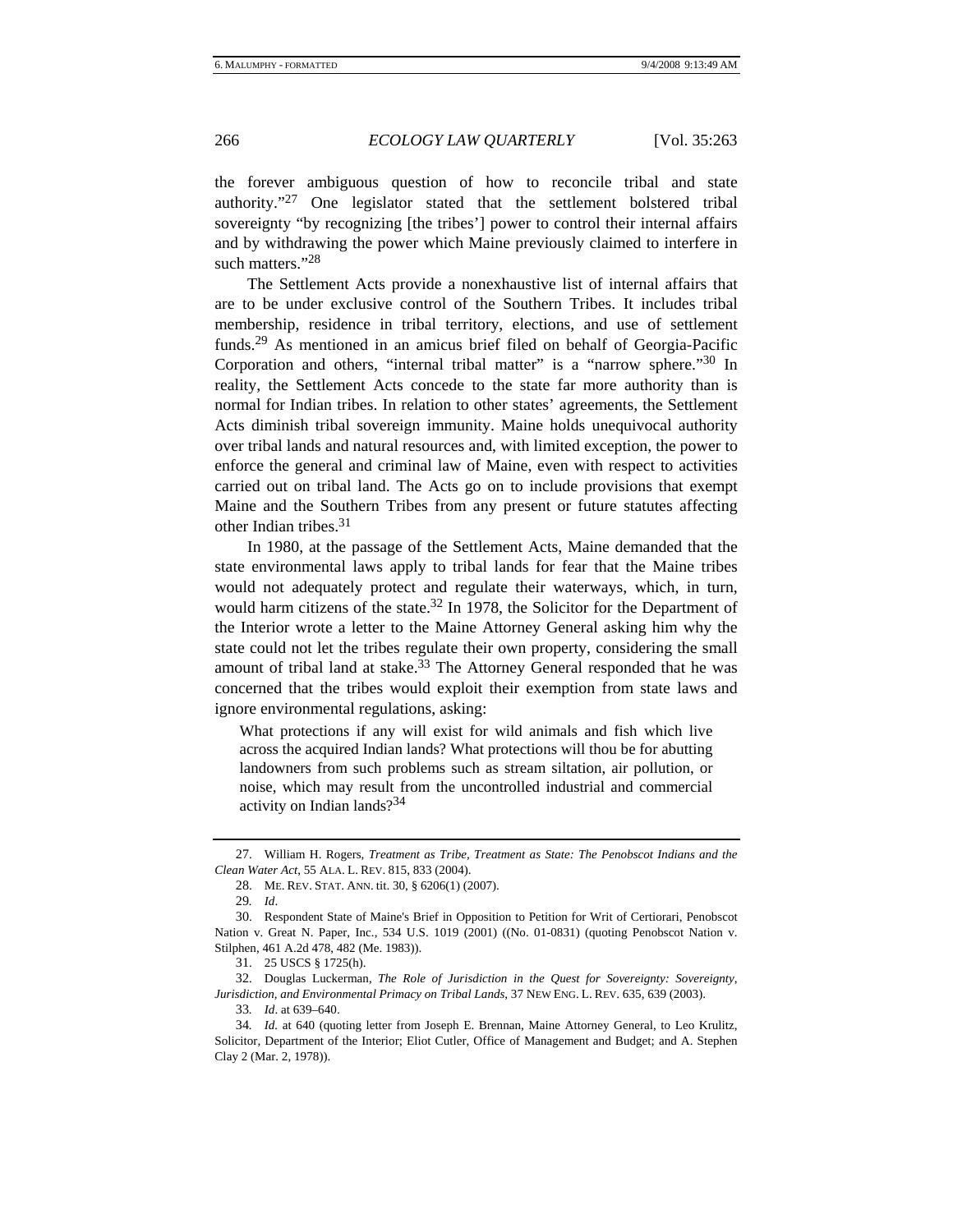# 2008] *IN BRIEF* 267

Despite the Attorney General's concern, the tribes have demonstrated a history of caring for their land and waters. The Southern Tribes, especially the Penobscot Indian Nation, developed an aggressive and effective monitoring program. The tribe's Department of Natural Resources is well known by the EPA for its advocacy encouraging the regulation of dioxin in the water.<sup>35</sup> The tribal monitoring program set out to "ensure that water quality standards are met and that licensed discharges are in compliance with permits, gather data needed for the tribe's role in hydroelectric re-licensing, identify non-point sources of pollution, and upgrade river/tributaries classifications."<sup>36</sup>

The Penobscot Nation extensively monitors lakes and ponds on trust lands with the help of eighty-four monitoring sites along the main Penobscot River and thirty sites on tributaries.<sup>37</sup> It has a program which monitors waters looking for dangerous chemicals which might threaten tribal interests.<sup>38</sup> In 2000, over four hundred miles of the Penobscot River watershed were "upgraded as a result of water quality data of the Penobscot Indian Nation."39 The Penobscot Nation has not only monitored the waters but has "exerted its authority on water pollution issues."<sup>40</sup> Due to their studies' results on the impact polluters are having on important species, the tribe has been attempting to set stricter environmental conditions.<sup>41</sup> Thus, the tribes have acted as stewards of the state's land.

The state's priorities, on the other hand, have changed. Instead of its earlier concern about pollution, Maine is now concerned that the limits placed by the tribes would be "too stringent." The state is concerned that there will be "too much environmental protection" and that business will suffer.42 Indeed, pulp mills have been revealed as illegal polluters due to the monitoring programs run by the Southern Tribes.<sup>43</sup> Maine has attempted to protect these polluting businesses by asserting there the traditional trust responsibility between the United States and the Maine tribes.<sup>44</sup> Maine businesses and Maine itself challenged the tribes on environmental issues, sought to reduce tribal land holdings, impinge on sovereignty, and undermine the federal trust responsibility.45 The "mega-polluter" pulp mills accused the Indian tribes of

<sup>35.</sup> Rogers, *supra* note 27, at 833.

<sup>36</sup>*. Id*.

<sup>37</sup>*. Id*.

<sup>38</sup>*. Id*. at 834.

<sup>39</sup>*. Id.*

<sup>40</sup>*. See, e.g.*, *In re* Lincoln Pulp & Paper, NPDES Appeal No. 00-8, Environmental Appeals Board, EPA, Order Dismissing Petition for Review (Oct. 25, 2000), *available at* http://www.epa.gov/eab/orders/lincoln.pdf.

<sup>41.</sup> Rogers, *supra* note 27, at 835.

<sup>42.</sup> Luckerman, *supra* note 32, at 639.

<sup>43.</sup> Rogers, *supra* note 27, at 834.

<sup>44</sup>*. Id*. at 835.

<sup>45</sup>*. Id*.